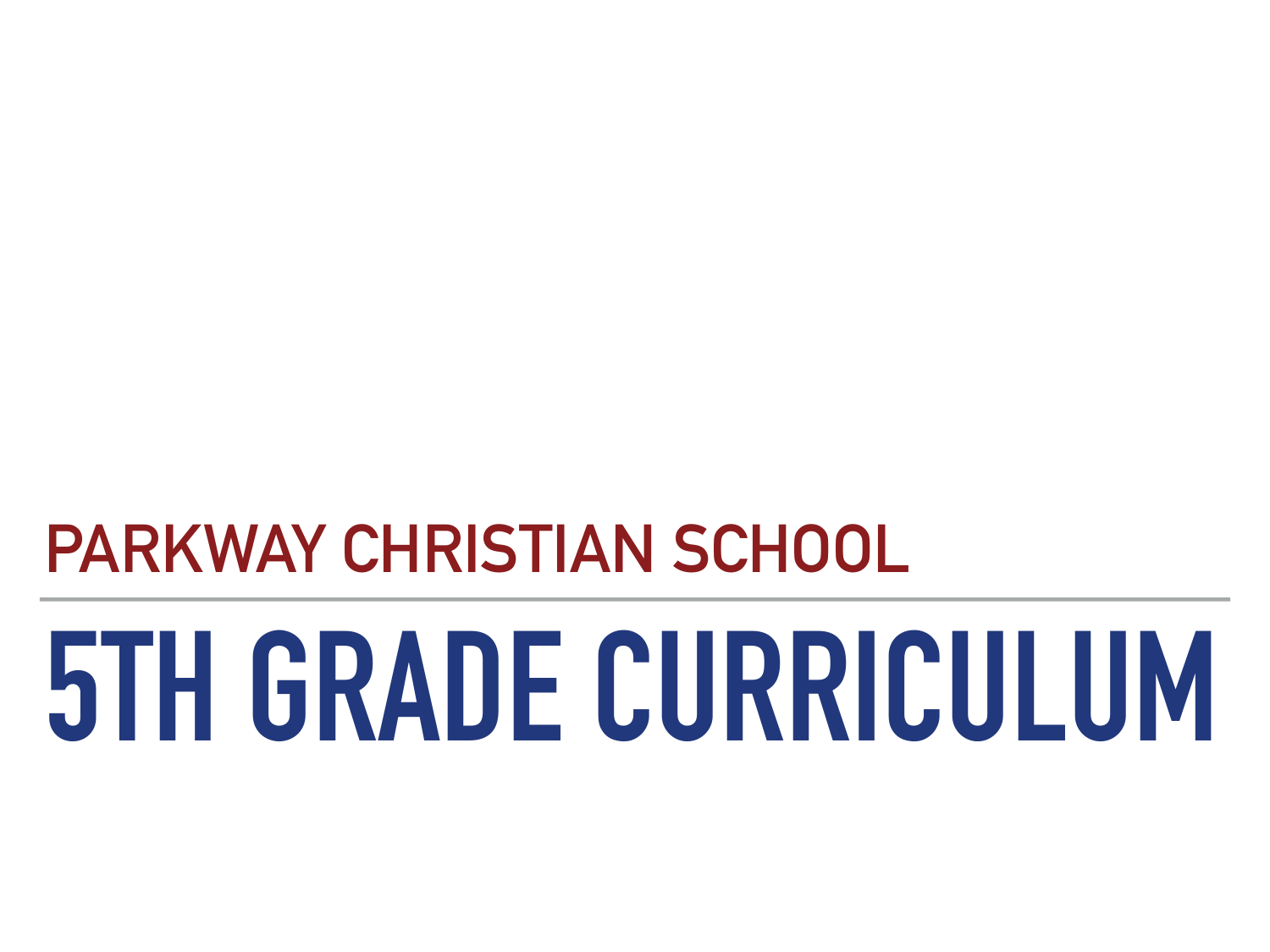‣ The fifth grade is a year for developing responsibility. Students learn to keep up with homework assignments and test dates using an agenda. Each child learns to be in charge of his or her own learning while utilizing study guides, asking questions, and being aware of his or her own thinking.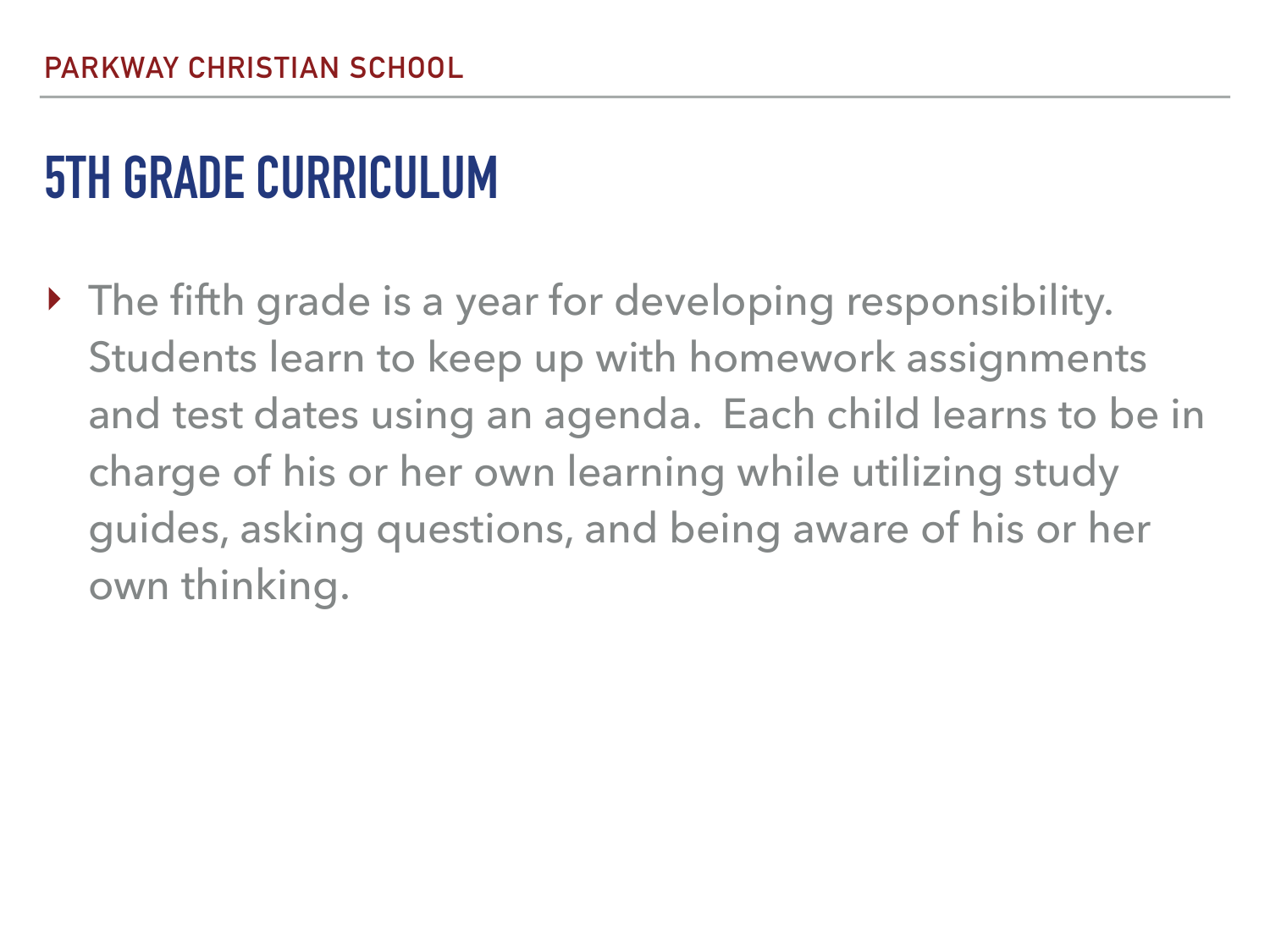▶ Our curriculum is based upon Kingdom Education principles. Each subject is directly linked to a Biblical World View. As we study space and our universe students learn the enormity of the God we serve. We look at the human body with wonderment as we discover the intricate workings of each system. Students are able to relate this to Biblical examples of how the church should function as one. In History we explore the lives of Native Americans and the history of America all the way through the founding of the United States government. Students learn not only of important actions, but the meaning and motivation behind these actions. Language Arts ranges from writing five paragraph essays to reading novels. The importance of communication is shown through examples of good writing and put into practice as we write essays, narratives, and poetry.